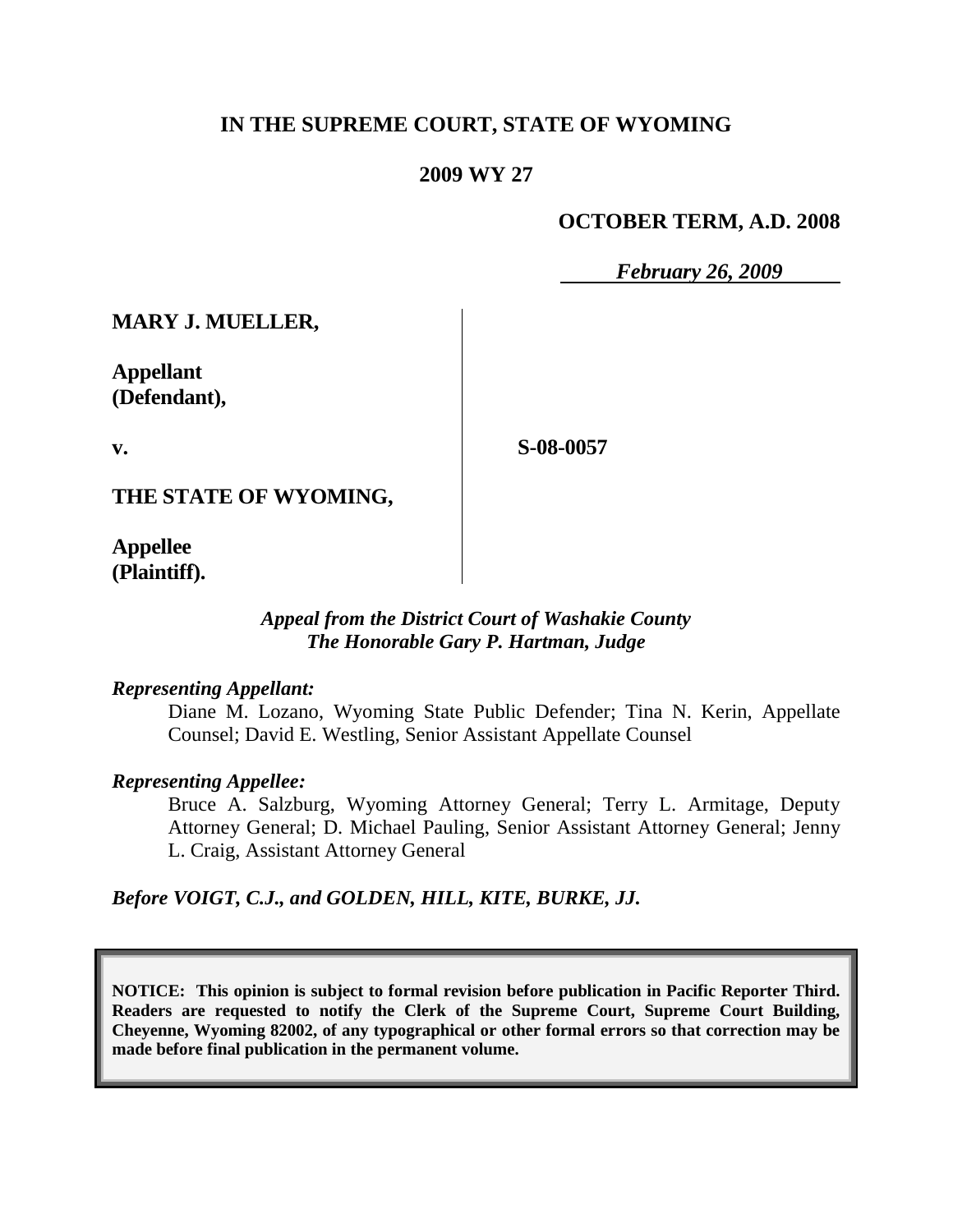**GOLDEN**, Justice.

[¶1] Appellant, Mary J. Mueller, was convicted by a jury of felony possession of methamphetamine, which police found while executing a search warrant at her residence. On appeal, Mueller challenges the district court's denial of her pre-trial motion to suppress the methamphetamine evidence, contending the affidavit supporting the issuance of the search warrant failed to establish probable cause. We affirm.

## **ISSUE**

[¶2] Mueller phrases the issue as follows:

Did the trial court err as a matter of law by refusing to suppress the evidence obtained pursuant to a search warrant that was deficient on its face due to omissions in the supporting affidavit?

# **FACTS**

[¶3] On April 18, 2007, Jamie McKim reported that her white four-door Mercury Sable, bearing Wyoming license plate number 9-231B, had been stolen from her place of employment in Worland, Wyoming. Later that evening, law enforcement officers spotted the stolen car. After a brief chase, police found the vehicle abandoned on North 15<sup>th</sup> Street and discovered two individuals hiding nearby.

[¶4] One of the individuals arrested, Alfred Martinez, reported that Joey Costalez had given him the car earlier that day. Martinez stated that Costalez was his cousin and that Costalez lived in the area where they had ditched the car. Thereafter, police returned the vehicle to McKim, who reported several items missing, including a car seat, an iPod, and some key chains.

[¶5] The next day, Officer Horath of the Worland Police Department spoke with two individuals who lived in the vicinity of 809 N.  $15<sup>th</sup>$  Street. Both individuals reported seeing two Hispanic men unloading plastic boxes containing clothing from a white fourdoor sedan the previous night and inserting the boxes through a window into the northside basement apartment at  $809$  N.  $15<sup>th</sup>$  Street. They described one of the men as "heavy set" and identified the other man as Joey Costalez.

[¶6] On April 19, 2007, Officer Horath sought and obtained a search warrant for the north-side basement apartment at  $809 \text{ N}$ .  $15^{\text{th}}$  Street, which was leased to Mueller. While executing the search warrant, law enforcement officers discovered methamphetamine as well as other drug-related items inside the apartment. Mueller was charged with one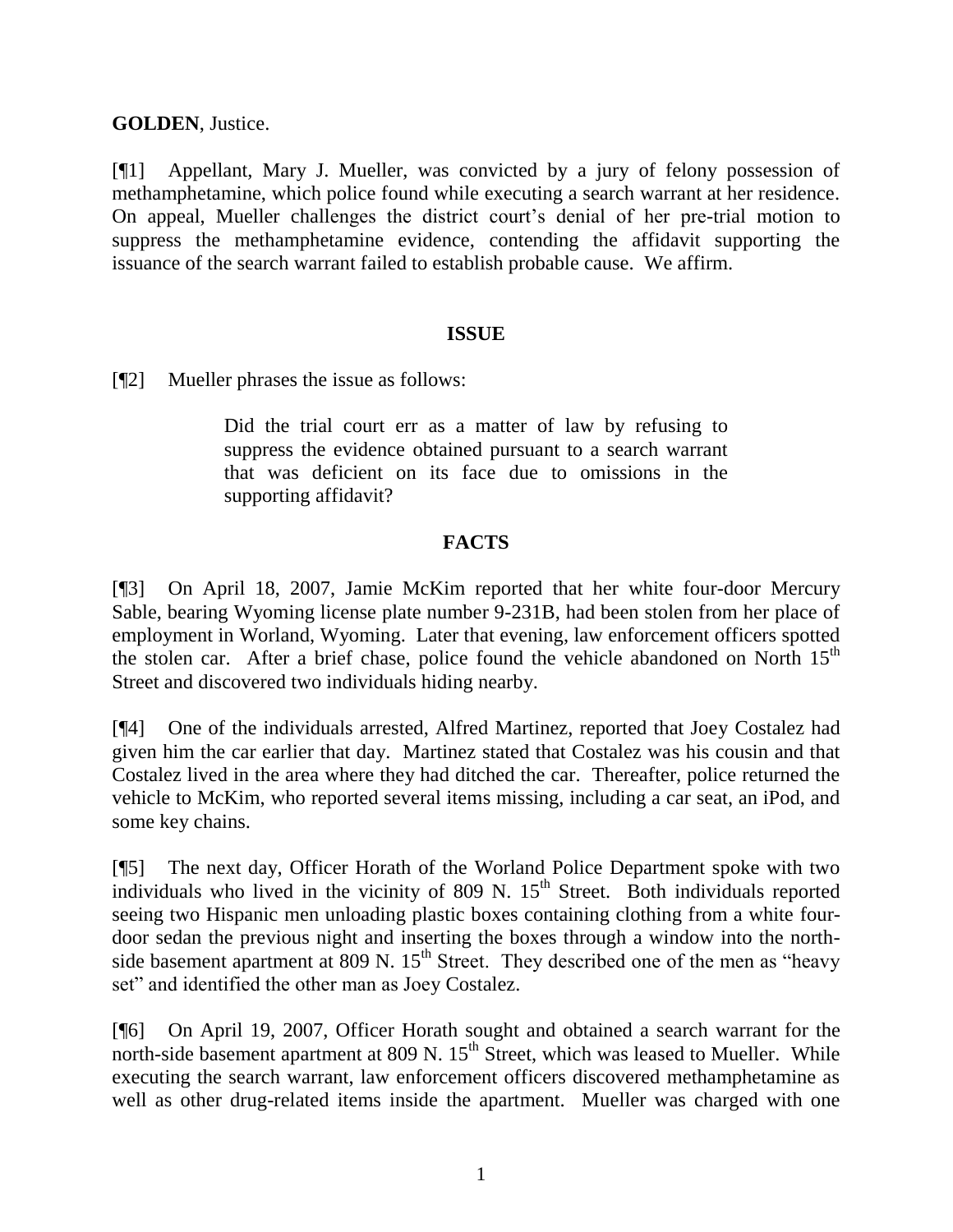count of unlawful possession of a controlled substance, a felony, in violation of Wyo. Stat. Ann. § 35-7-1031(c)(ii). She filed a motion to suppress the evidence obtained from the search of her apartment, asserting that the affidavit underlying the search warrant was insufficient to establish probable cause. The district court denied that motion.

[¶7] Following a trial on November 13, 2007, a jury found Mueller guilty on the charged offense. The district court sentenced Mueller to serve a term of incarceration of four to five years, but suspended execution of that prison sentence in favor of a split sentence consisting of one year in county jail followed by four years of supervised probation. This appeal followed.

## **DISCUSSION**

## *Standard of Review*

[¶8] On this issue, we have said:

In reviewing an affidavit in support of an application for a search warrant, this Court is mindful of the fact that there is a strong preference under the law for law enforcement officers to obtain a warrant instead of engaging in a warrantless search. Thus, an affidavit comes to this Court with a presumption of validity. In order to promote the warrant process, and remembering that affidavits are not normally executed by legal technicians, this Court resolves doubtful or marginal cases in this area in favor of sustaining the warrant. Ultimately, our duty on review simply is to ensure that the warrant-issuing judicial officer had a substantial basis for concluding probable cause existed.

*Schirber v. State*, 2006 WY 121, ¶ 5, 142 P.3d 1169, 1172 (Wyo. 2006) (internal citations omitted).

#### *Analysis*

l

[¶9] Mueller contends, as she did below, that the search warrant is constitutionally infirm under Art. 1,  $\S$  4 of the Wyoming Constitution<sup>1</sup> because the affidavit submitted by Officer Horath fails to contain sufficient information to support the judicial officer"s finding of probable cause. The existence of probable cause justifying the issuance of a

<sup>&</sup>lt;sup>1</sup> Art. 1,  $\frac{1}{2}$  4 provides that "no warrant shall issue but upon probable cause, supported by affidavit, particularly describing the place to be searched or the person or thing to be seized."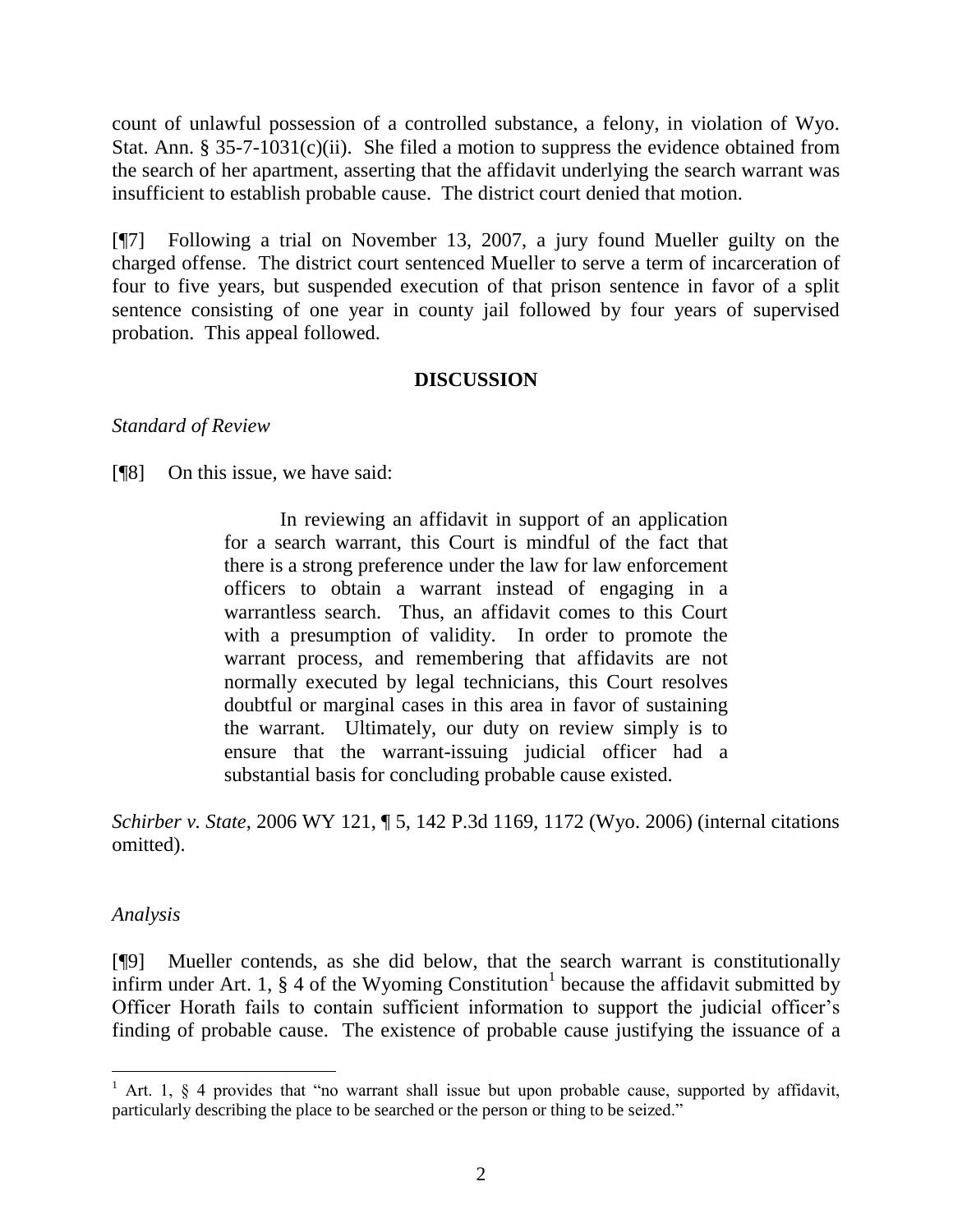search warrant involves a twofold finding. First, the factual situation described in the affidavit must be sufficient to cause a reasonably cautious person to believe that a crime was being committed or that one had been committed. Second, there must be an adequate showing that the fruits of the crime or the evidence thereof are in the structure or area sought to be searched. *Bouch v. State*, 2006 WY 122, ¶ 15, 143 P.3d 643, 648 (Wyo. 2006). We previously summarized the standard for a warrant-issuing judicial officer"s probable cause determination:

> The judicial officer who is presented with an application for a search warrant supported by an affidavit applies a "totality of circumstances" analysis in making an independent judgment whether probable cause exists for the issuance of the warrant. *See, e.g., Page* [*v. State*, 2003 WY 23], ¶ 9, 63 P.3d [904,] 909 [Wyo. 2003]; [*Massachusetts v.*] *Upton*, 466 U.S. [727,] 732, 104 S.Ct. [2085,] 2087[, 80 L.Ed.2d 721 (1984) (per curiam)]; and *Bonsness* [*v. State*], 672 P.2d [1291,] 1293 [(Wyo. 1983)]. In making that independent judgment, the judicial officer is limited to the four corners of the supporting affidavit. *Page*, ¶ 9, 63 P.3d at 909. The "totality of circumstances" analysis requires the judicial officer simply "to make a practical, common sense decision whether, given all the circumstances set forth in the affidavit before him, including the "veracity" and "basis of knowledge" of persons supplying hearsay information, there is a fair probability that contraband or evidence of a crime will be found in a particular place." [*Illinois v.*] *Gates*, 462 U.S. [213,] 238, 103 S.Ct. [2317,] 2332[, 76 L.Ed.2d 527 (1983)]; *see Bonsness*, 672 P.2d at 1293.

*Rohda v. State*, 2006 WY 120, ¶ 5, 142 P.3d 1155, 1158-59 (Wyo. 2006); *see also Holzheuser v. State*, 2007 WY 160, ¶ 8, 169 P.3d 68, 74 (Wyo. 2007); *Abeyta v. State*, 2007 WY 142, ¶ 11, 167 P.3d 1, 7 (Wyo. 2007); *Crackenberger v. State*, 2006 WY 162, ¶ 7, 149 P.3d 465, 470 (Wyo. 2006). We also said that the "judicial officer does not measure the affidavit by a 'reasonable doubt' standard or a 'preponderance of evidence' standard; instead, the measure is that the circumstances set forth in the affidavit must amount to more than a mere suspicion yet need not rise to the level of prima facie evidence of guilt." *Rohda*, ¶ 6, 142 P.3d at 1159 (citing *Lee v. State*, 2 P.3d 517, 523 (Wyo. 2000)).

[¶10] With these principles in mind, we turn to Mueller"s complaint regarding the adequacy of the search warrant affidavit. The affidavit reads as follows: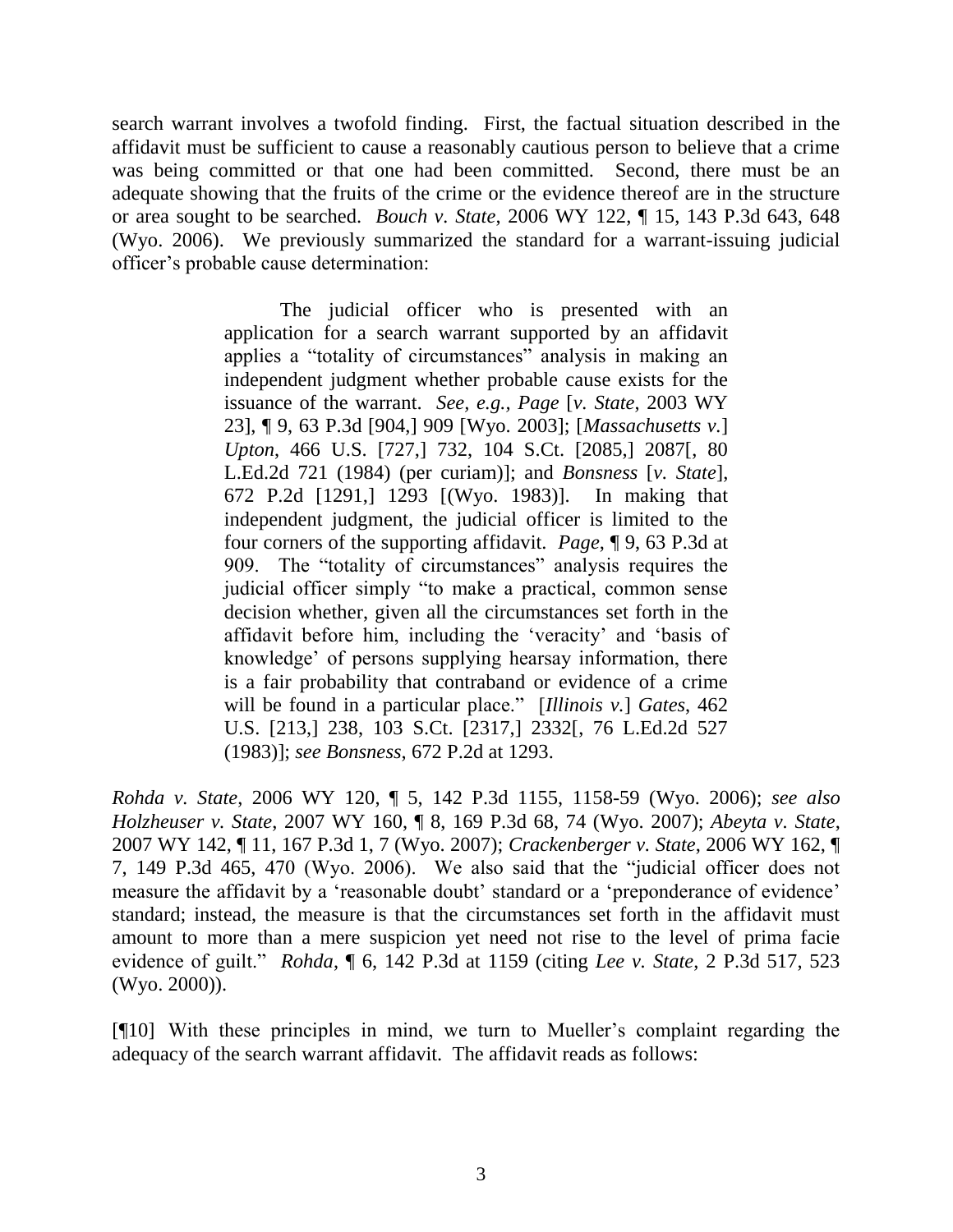COMES NOW, Lawrence B. Horath, the Affiant herein, being of lawful age, under oath, deposes and states as follows:

1. That the Affiant is a duly sworn, qualified and acting Police Officer for the City of Worland, Washakie County, Wyoming.

2. On the  $19<sup>th</sup>$  day of April, 2007[,] I conducted interviews of two persons who live in the vicinity of 809 N. 15<sup>th</sup>, City of Worland, County of Washakie, State of Wyoming. Both of these subjects are known to me from previous contacts, and both are at least 18 years of age.

3. Subject one, the older of the two persons, stated that at approximately 19:15 hours on the  $18<sup>th</sup>$  day of April[,] 2007, two Hispanic male subjects were observed on the North side of the apartment building located at 809 N.  $15<sup>th</sup>$  [S]treet, City of Worland, County of Washakie, unloading plastic boxes full of clothing (subject one said clothing was visible hanging out the sides of the boxes) from a white 4 door sedan through a window into the North side basement apartment of the building.

4. Subject one stated the heavy set Hispanic male has been frequenting this apartment during [the] previous week. The other Hispanic male subject was positively identified by subject one as "Joey Costalez", who is known to law enforcement as Larry Joseph Costalez.

5. Subject two stated that between the hours of 19:15 and 19:30 on the  $18<sup>th</sup>$  day of April, 2007, two Hispanic male subjects, one identified as heavy set with very short hair, and "Joey Costalez" were observed unloading plastic boxes of clothing from a white 4 door passenger car, which he described as a Ford Taurus or similar Ford Motor Company model, with Wyoming 9 county plates (subject two did not note the balance of the number) into a window of the North basement apartment at 809 N.  $15<sup>th</sup>$  [S]treet, City of Worland, County of Washakie[,] State of Wyoming.

6. A white 4 door sedan bearing Wyoming passenger plate 9-231B was reported and signed as stolen by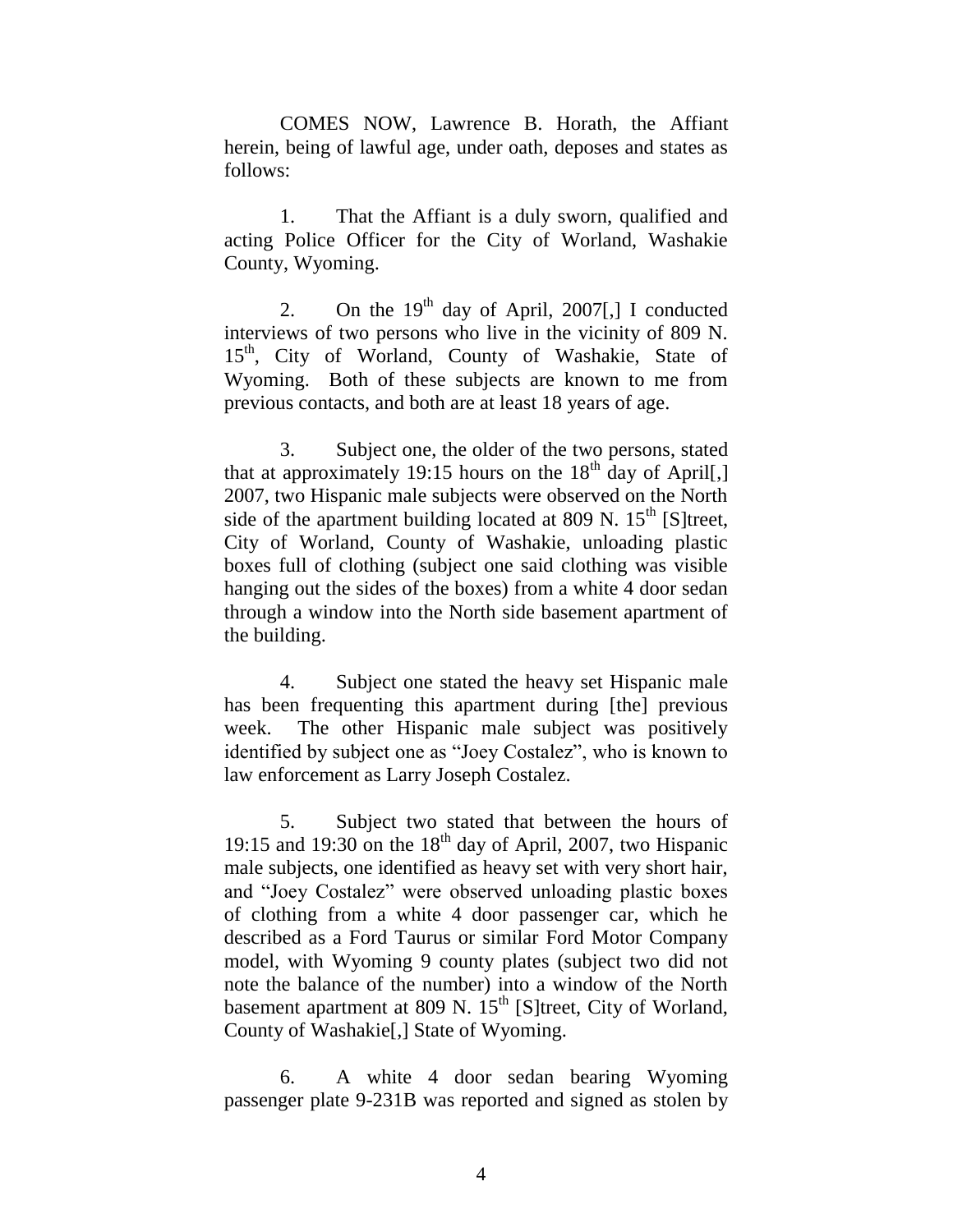its owner, Jamie Kay McKim on the  $18<sup>th</sup>$  day of April, 2007. The stolen car was reported as a 1999 Mercury Sable, 4 door sedan white in color.

7. During the late evening hours of 04-18-07, the vehicle was located in Worland. After a brief pursuit involving W.P.D. Sgt. Tom Brase, the occupants ditched the car North of Yellowstone Avenue on North 15<sup>th</sup> street. Two subjects were located hiding in different locations within a 100 yard radius of the apartment building at 809 N.  $15<sup>th</sup>$ [S]treet, City of Worland. Alfred Martinez[,] who was subsequently arrested, admitted to Sgt. Brase that Joey Costalez had given the car to him and Felipe Andreano earlier in the day, and that Joey Costalez was in fact his, Alfred Martinez'[s] cousin. He also stated Joey lived not far from where they had ditched the car.

8. On the  $19<sup>th</sup>$  of April 19 [sic], 2007, the owner of the stolen car, Jaime [sic] McKim came to the L.E.C. and filled out an affidavit including a list of items which were missing from her vehicle when it was returned to her. A copy of that affidavit is attached to this document.

McKim"s affidavit, which was attached to and incorporated by reference into Officer Horath's affidavit, states in pertinent part: $2$ 

> That while in Washakie County, City of Worland, Wyoming, on or about the 18 day of April, 2007:

> At about 3:57 pm I came back to carquest from my lunch break. I parked my car in the parking lot & left my keys in the car. I had been at work for about 5 to 10 min. when Joe Costalez walked in & asked me where the bonde was. I showed him where it was he said, "thank you, I was just checking some prices," & as he was walking out I noticed Alfie at the doorway & then the two of them walked around the front of Carquest. I got off work about 5:40 pm & when I got in my car my keys were gone. So I called T.J. Garay for a ride. I got home & called the police to report that my keys were stolen. Around 7:00 pm T.J.  $&$  I went to Kraft's to put gas in his pickup & I could see that my car was still there.

 $2$  We have chosen not to expressly identify punctuation and other immaterial errors in the affidavit.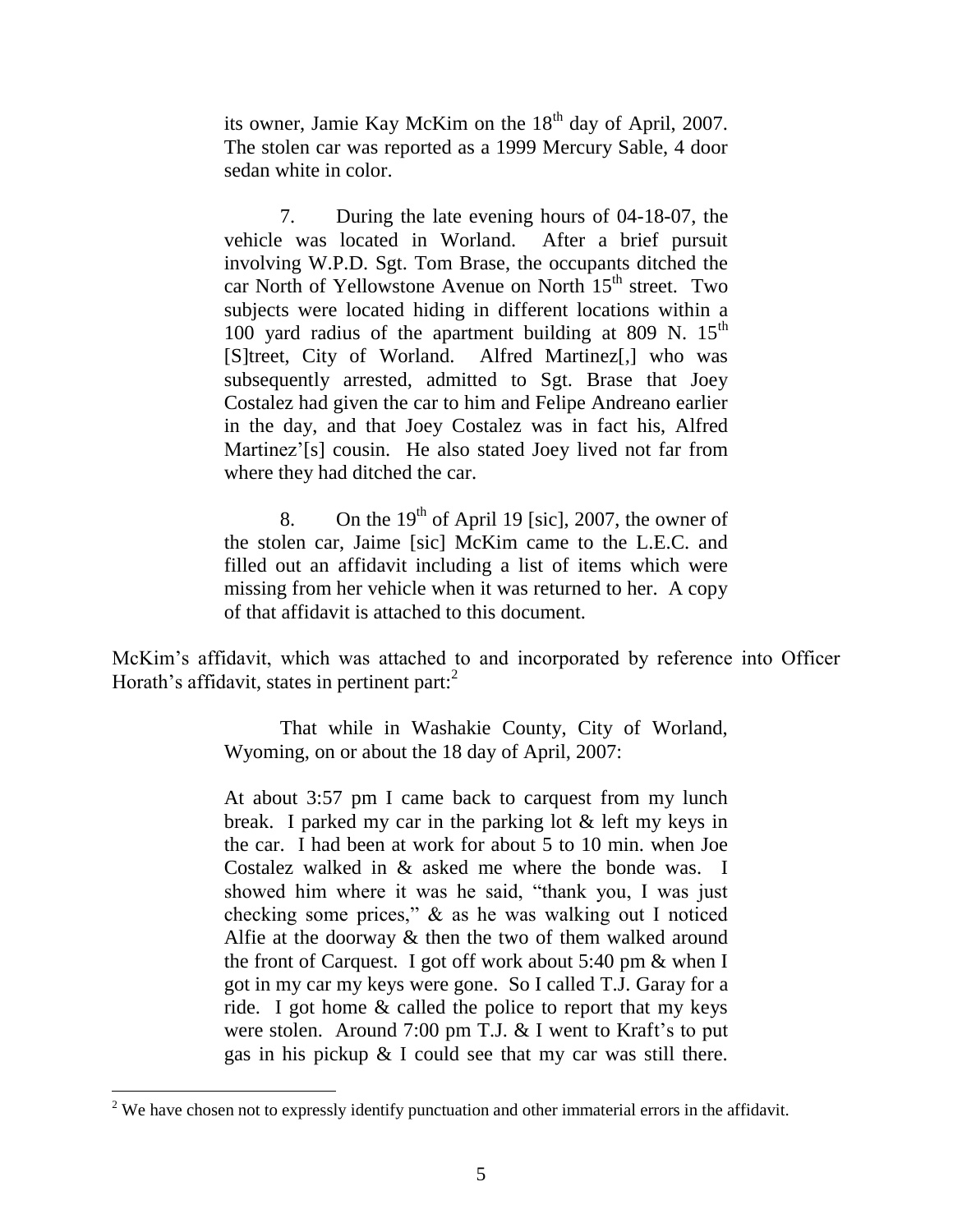We went to eat at T.J.'s mom's house  $\&$  by the time we got back at about 8:00 pm my car was gone. T.J. called the police & I went to tell them what happened about my car. When we left we drove around all the places it might be  $\&$ could not find it. So I went home  $\&$  later on T.J. called  $\&$ told me what happened. Later on the police contacted me about my car & said I could go get it so T.J. brought it home. When I got my car back these were the items missing, my car seat  $\&$  ipod  $\&$  my key chain which had on it T.J.'s chevy truck key, a red key chain flashlight, a key chain that says Jamie on it.

[¶11] Mueller first complains that the factual information contained in the affidavit fails to provide a nexus between the evidence sought (McKim"s stolen property) and the place to be searched (her apartment). We disagree. The affidavit contains information regarding the theft of McKim"s white, four-door 1999 Mercury Sable sedan, bearing Wyoming license plate number 9-231B, and her personal items that were in the vehicle. The affidavit discloses that the car was stolen sometime after 7:00 p.m. on April 18, 2007. A few hours earlier, Joey Costalez and "Alfie" were observed in the area from which the car was stolen. At approximately 7:15 to 7:30 p.m., a vehicle matching the description of McKim"s stolen car was spotted parked outside an apartment building located at 809 N. 15<sup>th</sup> Street. Joey Costalez and a heavy-set Hispanic male were observed removing plastic boxes from the vehicle and placing those boxes in the north-side basement apartment.<sup>3</sup> Costalez's possession of the stolen vehicle was confirmed by Alfred Martinez, who reported to police that Costalez had given him the stolen vehicle that day.

[¶12] Based on the totality of the information contained in the affidavit, the warrantissuing judicial officer had a substantial basis for his practical and common sense determination that there was a fair probability that Costalez had engaged in criminal activity – the theft of McKim"s car and the items contained therein. The judicial officer also had a substantial basis from which to reasonably conclude that evidence of Costalez"s criminal activity (McKim"s personal property) could be found in the basement north-side apartment located at 809 N. 15<sup>th</sup> Street. Simply put, we find that the affidavit provides a sufficient factual nexus between the criminal activity, the evidence to be seized, and the place to be searched.

[¶13] Mueller also contends the affidavit is insufficient because it fails to establish the reliability of the unnamed informants, "Subject one" and "Subject two," who provided the information detailed in paragraphs three through five. When an affidavit contains

l

<sup>&</sup>lt;sup>3</sup> Although the affidavit mentioned that clothing was observed in the plastic boxes, this does not preclude the presence of the smaller items reported missing by McKim.